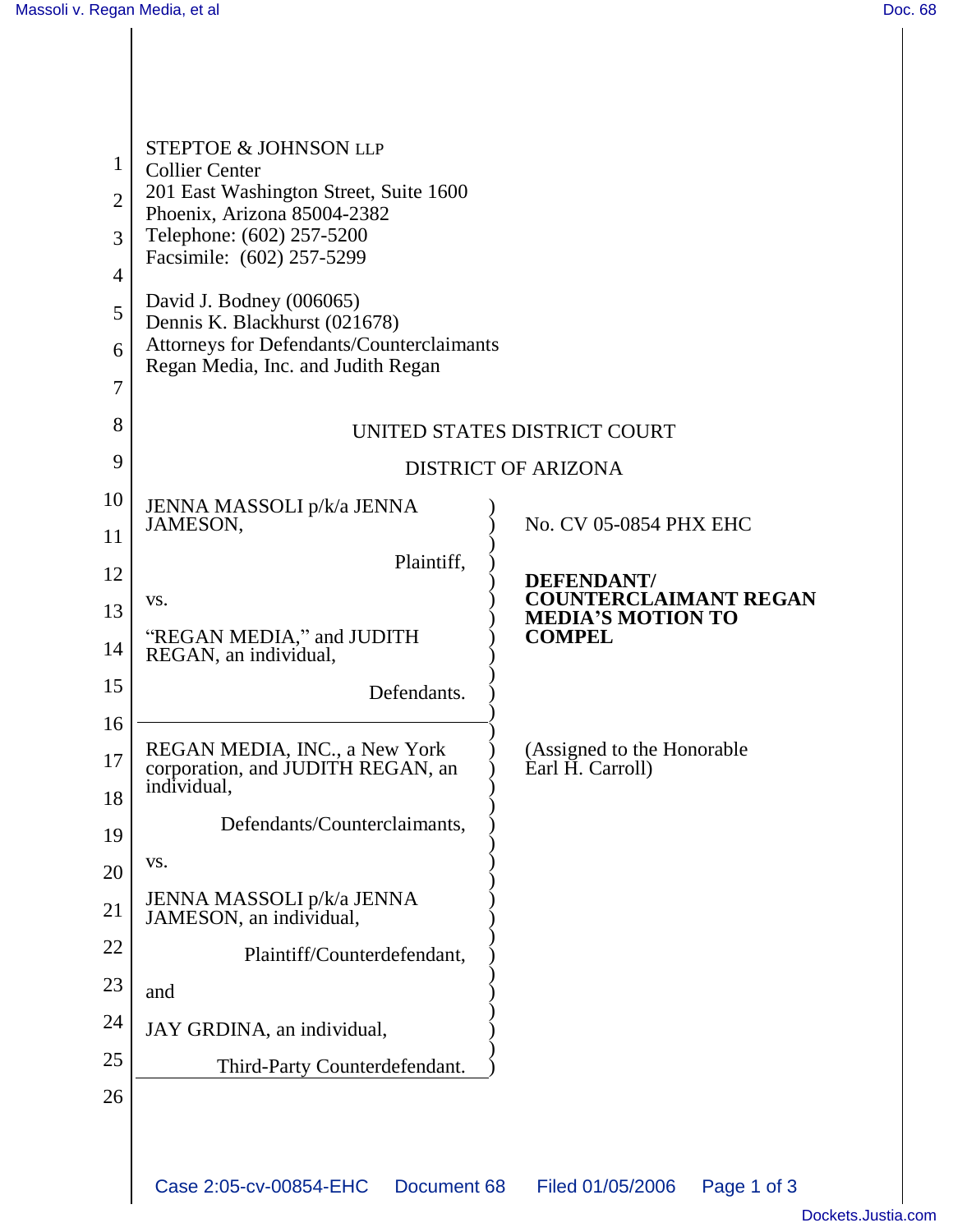| $\mathbf{1}$   | Pursuant to Fed. R. Civ. P. 37, Defendant/Counterclaimant Regan Media,                       |  |
|----------------|----------------------------------------------------------------------------------------------|--|
| $\overline{2}$ | Inc. ("Regan") respectfully requests that the Court issue an order (1) compelling Plaintiff/ |  |
| 3              | Counterdefendant Jenna Massoli p/k/a Jenna Jameson and Counterdefendants Jay Grdina          |  |
| 4<br>5         | and Dolce Amore, Inc. (collectively, "Counterdefendants") to respond to Regan's First        |  |
| 6              | Request for Production of Documents, and (2) awarding Regan its reasonable expenses          |  |
| $\overline{7}$ | and attorneys' fees incurred in bringing this Motion.                                        |  |
| 8              | On November 4, 2005, Regan's First Request for Production of Documents                       |  |
| 9<br>10        | was served on Counterdefendants, and Counterdefendants still have not produced a written     |  |
| 11             | response or the requested documents. In accordance with Fed.R.Civ.P. $37(a)(2)$ and Local    |  |
| 12             | Rule 7.2(j), undersigned counsel has attempted in good faith to resolve this matter without  |  |
| 13             | involving the Court, and the requisite Statement of Moving Counsel attesting to those        |  |
| 14             | efforts is attached.                                                                         |  |
| 15             | This Motion is supported by an accompanying Memorandum in Support of                         |  |
| 16<br>17       | Defendant/Counterclaimant Regan Media's Motion to Compel.                                    |  |
| 18             | Respectfully submitted this <u>equal</u> day of January, 2006.                               |  |
| 19             | <b>STEPTOE &amp; JOHNSON LLP</b>                                                             |  |
| 20             |                                                                                              |  |
| 21             | By: <u>/s/ David J. Bodney</u><br>David J. Bodney                                            |  |
| 22             | Dennis K. Blackhurst                                                                         |  |
| 23             |                                                                                              |  |
|                | <b>Collier Center</b><br>201 East Washington Street                                          |  |
| 24             | Suite 1600<br>Phoenix, Arizona 85004-2382                                                    |  |
| 25             | Attorneys for Defendants/<br>Counterclaimants Regan Media, Inc. and                          |  |
| 26             | Judith Regan                                                                                 |  |